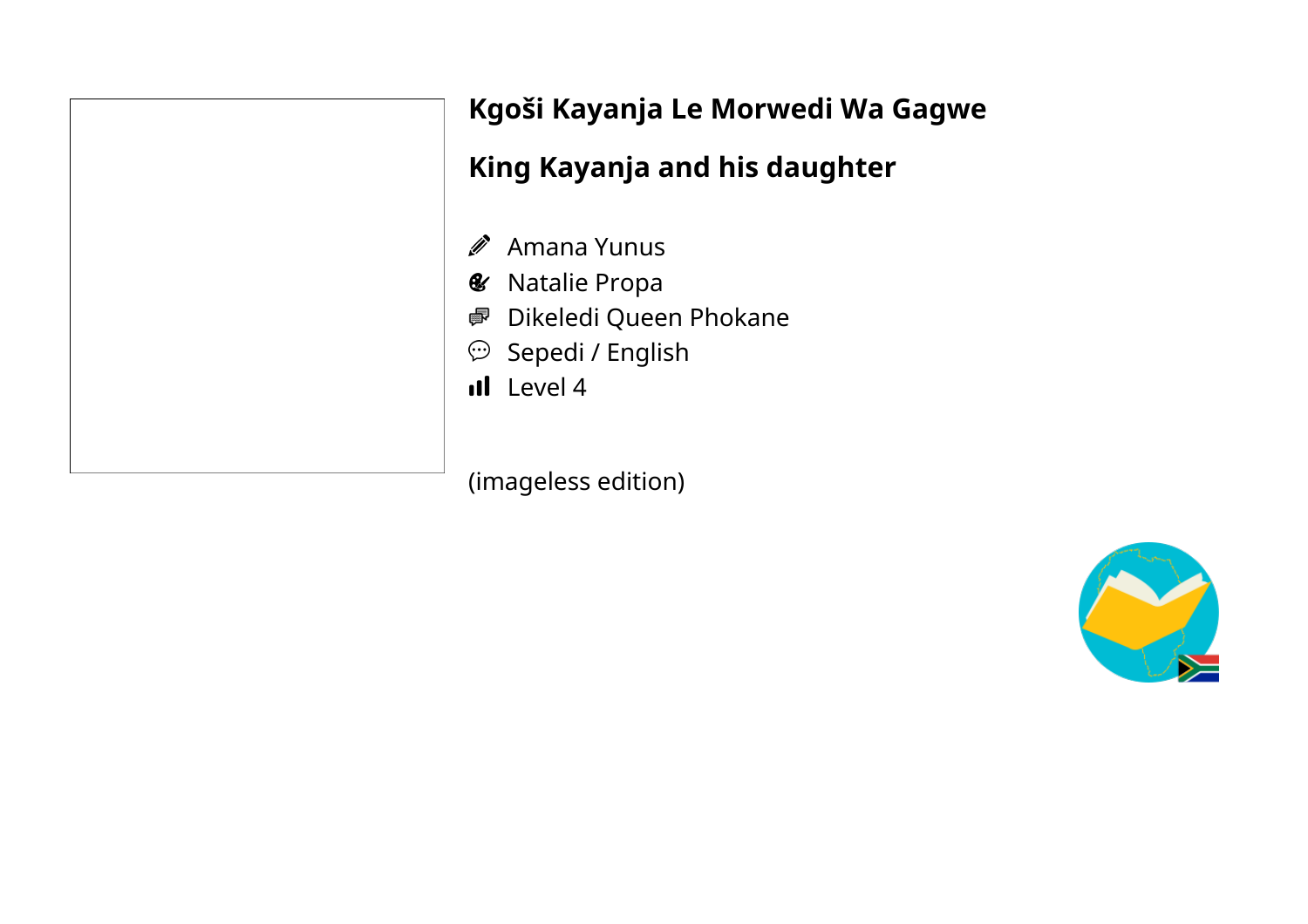Kgale kgale, bogologolo go be go na le kgoši yeo e bego e bitšwa Kayanja. O be a dula ka mošate le mmakgoši mmogo le morwedi wa bona e lego kgošigatšana Apenyo. Kgošigatšana Apenyo e be e le kgarebe ye botsana yeo lesogana le lengwe le le lengwe le bego le rata go monyala. Kgoši Kayanja o be a beile seroto sa magadi a theko ya godimo go morwedi wa gagwe.

Long, long ago there was a king called Kayanja. He lived in a palace with the queen and their daughter, princess Apenyo. Princess Apenyo was such a beautiful young woman that every man wanted to marry her. But king Kayanja demanded a very high bride price for the princess.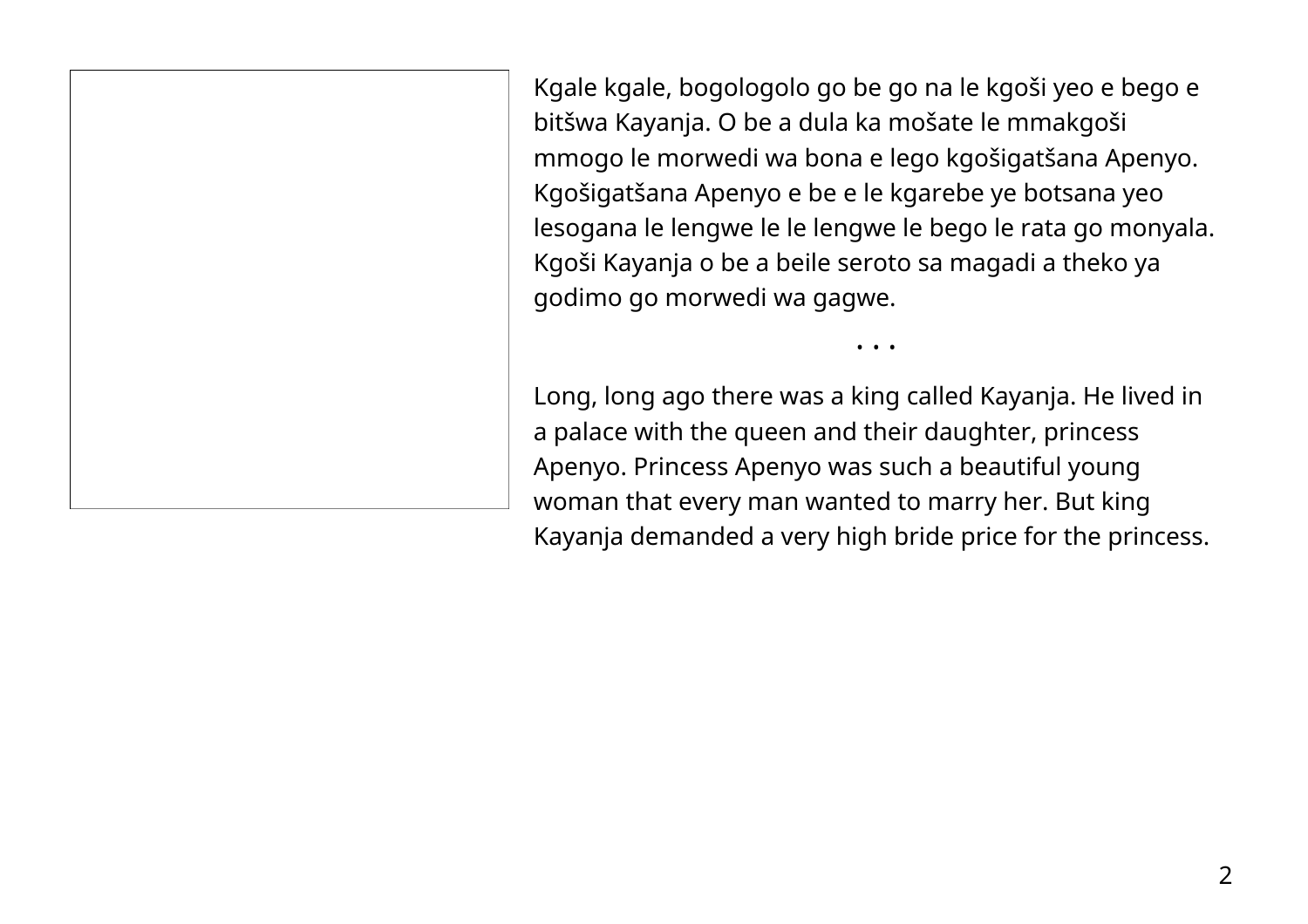Kgauswi le mošate wa kgoši Kayanja, go be go dula Kgošikgolo Aludah. O be a bitšwa "Kgošikgolo" ka lebaka la go re batho ka moka ba dinaga tša kgauswi ba be ba obamela melao ya gagwe. O be a elwa kudu le bao ba sa latelego melao ya gagwe! Mosadi wa kgoši Aludah o sa tšo hlokofala ka bolwetši bja malaria gomme Kgoši Aludah o be a nyaka go nyala mosadi yo mongwe.

Near king Kayanja's palace lived a chief called Aludah the Great. He was called "the Great" because everybody in the neighbourhood obeyed him. (He was very violent to anyone who disobeyed him!) Chief Aludah's wife had recently died of malaria and he wanted another wife.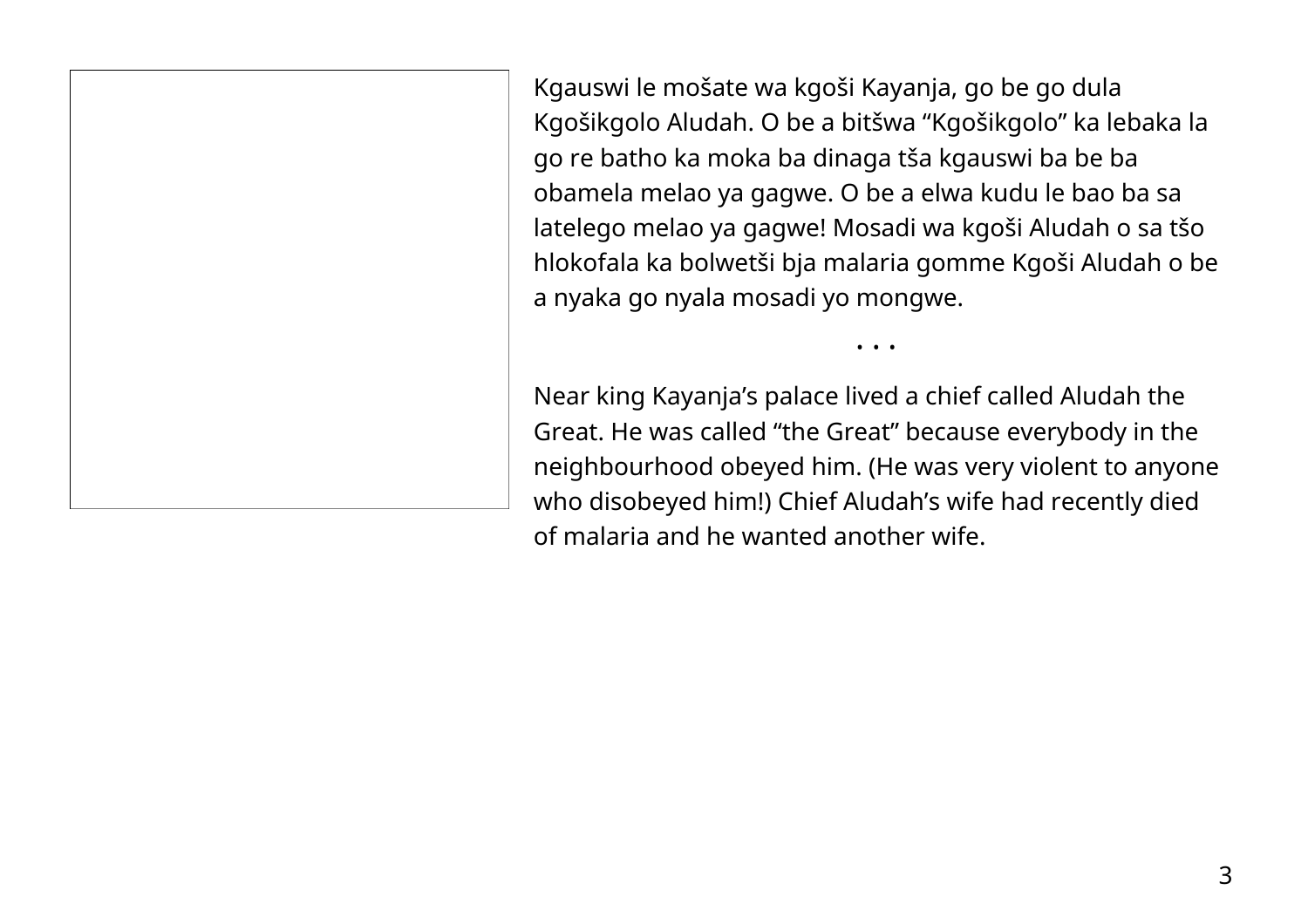Kgoši Aludah, wa go nona le go tšofala, o ile a ya go kgoši Kayanja go iša tefo ya magadi a morwedi wa gagwe. Ge banna ba ba bedi ba ba sa swere ditherišano tša tefo ya magadi, mothuši yoo leina la gagwe e lego Kakembo o ile a utswa ditaba tša bona ka tsebe. Kakembo le kgošigatšana Apenyo ba be ba kwana ele ruri.

• • •

So the fat old chief went to king Kayanja to offer bride wealth for the young princess. While the two men were discussing the price, the maid Kakembo overheard their conversation. Maid Kakembo was very close to princess Apenyo.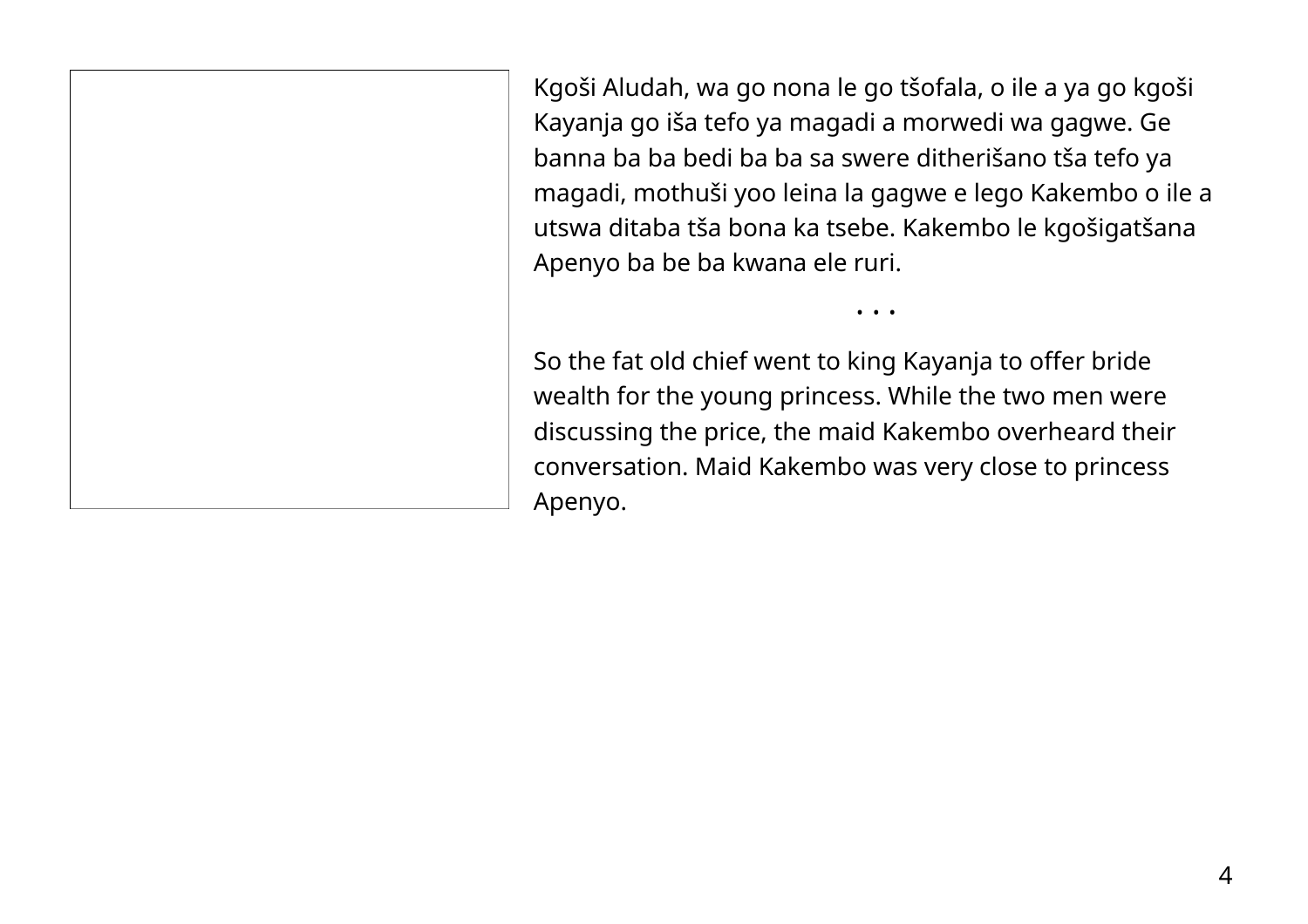Kgoši Aludah o ile a dumela go re o tla fa kgoši Kayanja seripagare sa lehumo la gagwe, go akaretša le nalete, yeo e bego e beilwe bjalo ka karolo ya tefo ya magadi. Ditokišetšo tša lenyalo magareng ga kgoši Aludah le kgošigatšana Apenyo di ile tša dirwa ka sephiring. Kgoši Kayanja o be a tseba gore morwedi wa gagwe a ka se thabele sephetho seo sa go mo nyadiša le kgoši Aludah.

• • •

Chief Aludah agreed to give half of his wealth to king Kayanja, including a needle, which was also part of the bride price. Preparations were made in secret for the wedding between chief Aludah and princess Apenyo. The king knew that his daughter would not be happy with this decision.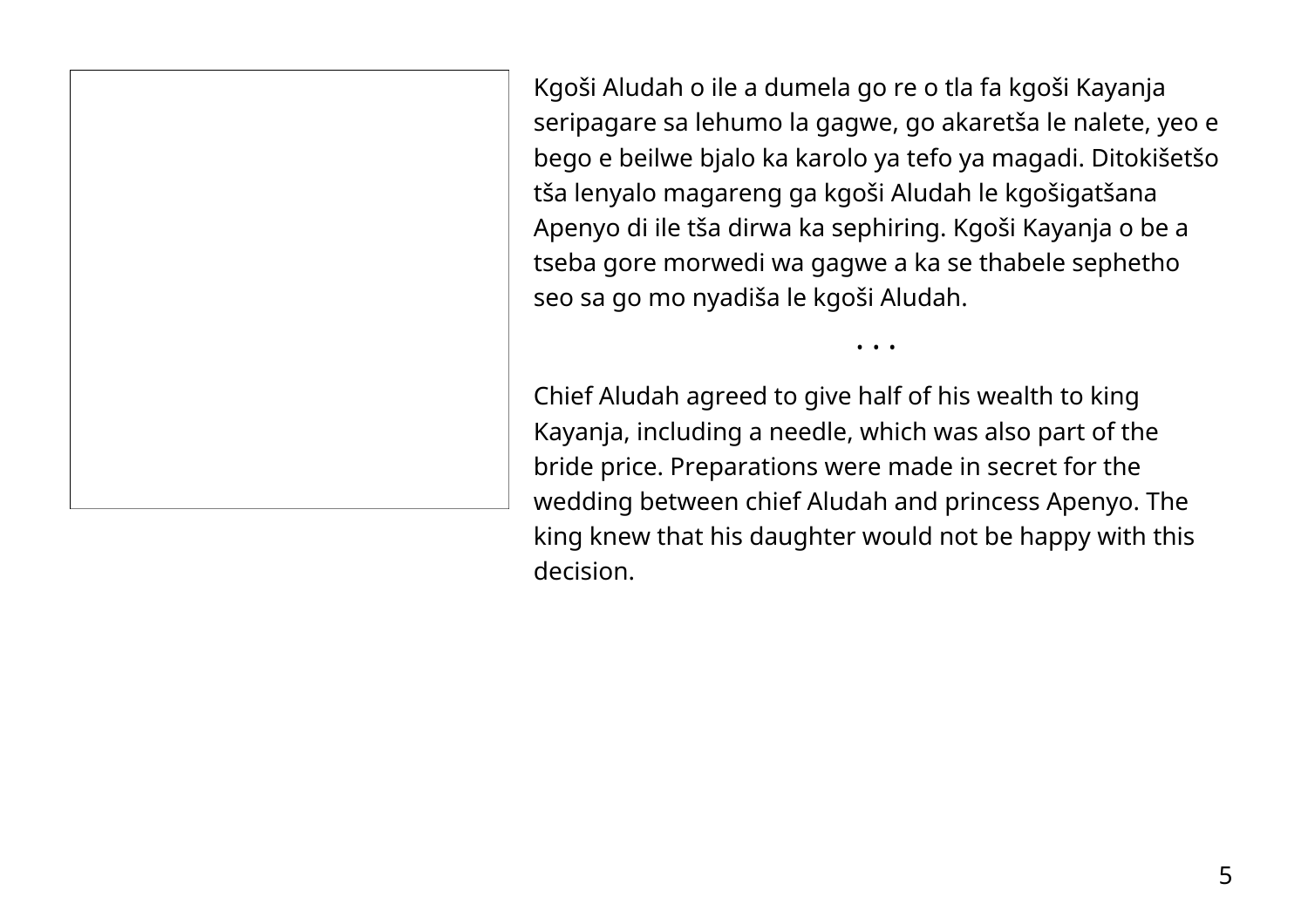Beke pele ga letšatši la lenyalo la bogoši, mothuši Kakembo o ile a ya go Apenyo. "Kgošigatšana yaka, tatago o beakantše lenyalo la gago le Kgoši Aludah. Lenyalo leo le tla ketekwa beke ye e latelago," Kakembo a realo.

• • •

One week before the royal wedding day, maid Kakembo approached Apenyo. "My dear princess, your father has organised your wedding with Chief Aludah, and it will take place in one week," said Kakembo.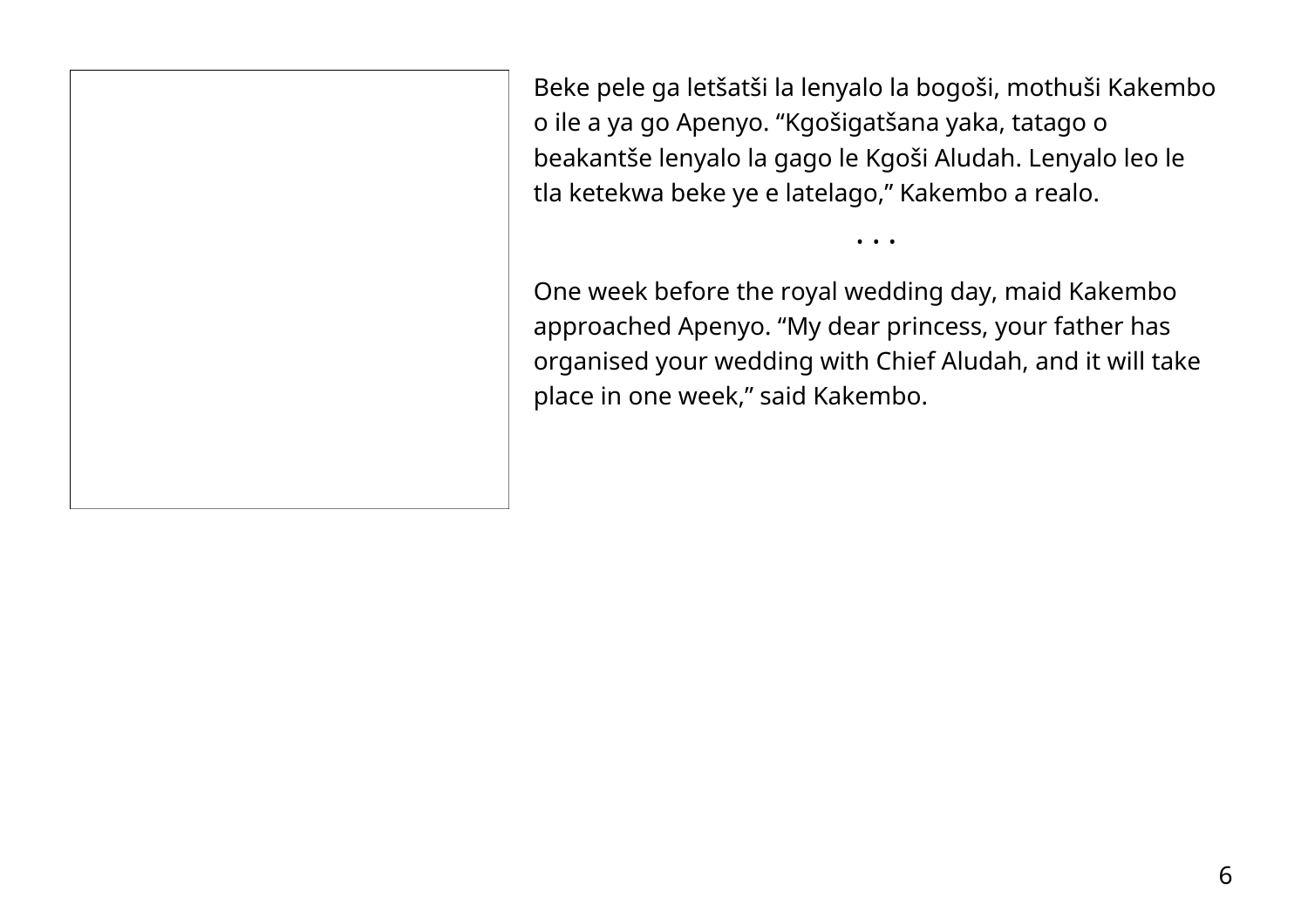Kgošigatšana Apenyo o be a tšhošitšwe ke seo a se kwago. O thomile a sa tsebe gore a dire eng. Morago a nagana, "Nka se nyale kgoši Aludah, monna yola yo mo koto, wa go tšofala. Aowa! Ke swanetše go kitimela go Trevor ke bone gore a ka dira eng pele ke šiwa ke nako." Trevor e be e le lesogana la kgošigatšana Apenyo.

Princess Apenyo was shocked and at first didn't know what to do. Then she thought, "I will never marry chief Aludah, that fat old man. Never! I must hurry to Trevor and see what he can do before it's too late." Trevor was princess Apenyo's boyfriend.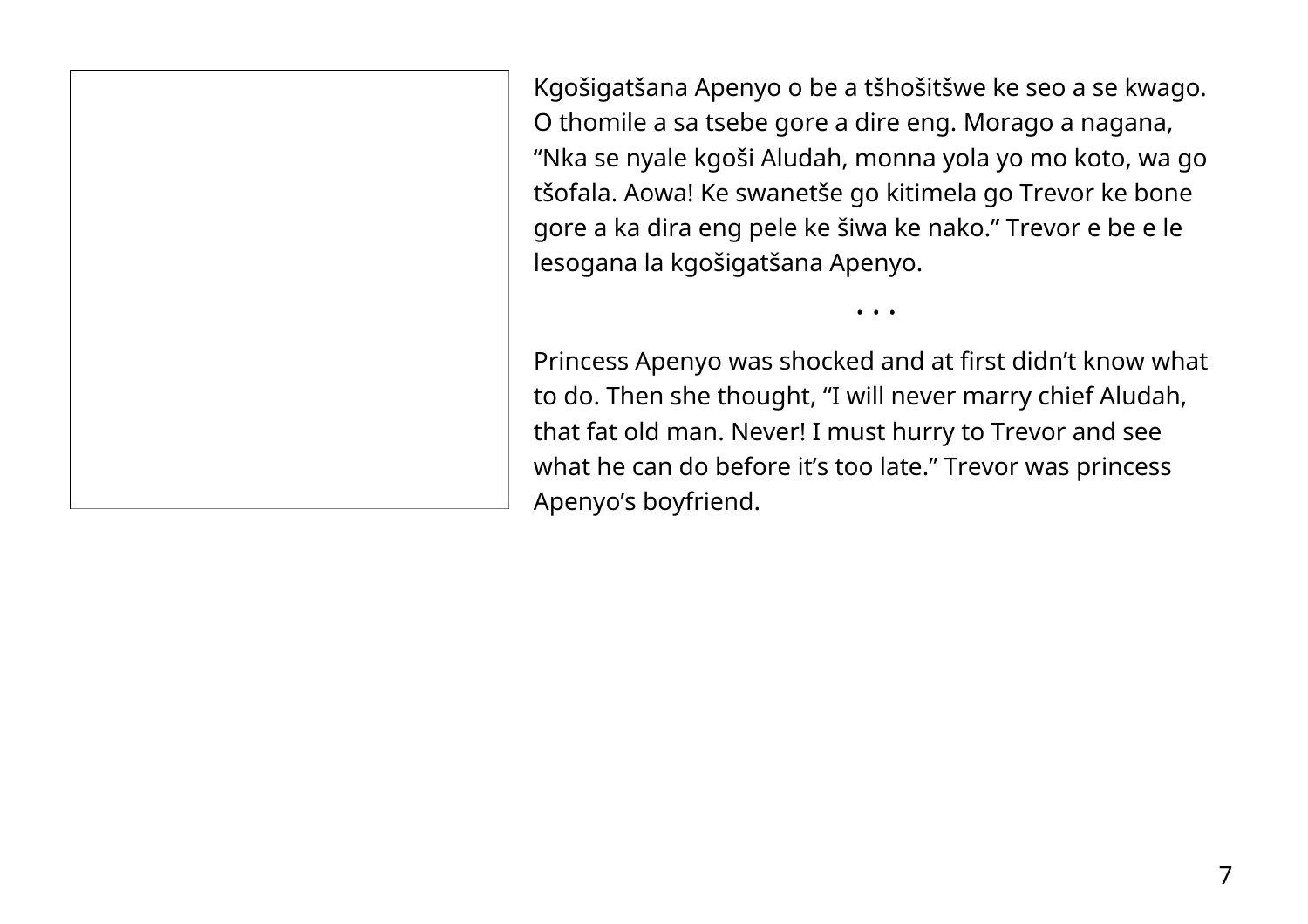Bošegong bjoo, Apenyo o ile a khukhuna a tšwa ka mošate. Ge tatagwe a ka lemoga gore o ya kae, a ka befelwa kudu. O ile a kitima a feta ka gare ga sethokgwa sa go thibana, sa go tšhoša, a namela matlapa le mehlašana go fihlela ge a fihla ga Trevor wa gagwe. Ge a fihla motseng wa bo Trevor, o be a lapile, a swerwe ke tlala, a bile a swerwe ke lenyora.

• • •

That night Apenyo crept out of the palace. If her father discovered where she was going he would be very angry. She ran through the thick, dark forest over rocks and shrubs, until she finally reached her Trevor. When she arrived at his house she was tired, hungry, and thirsty.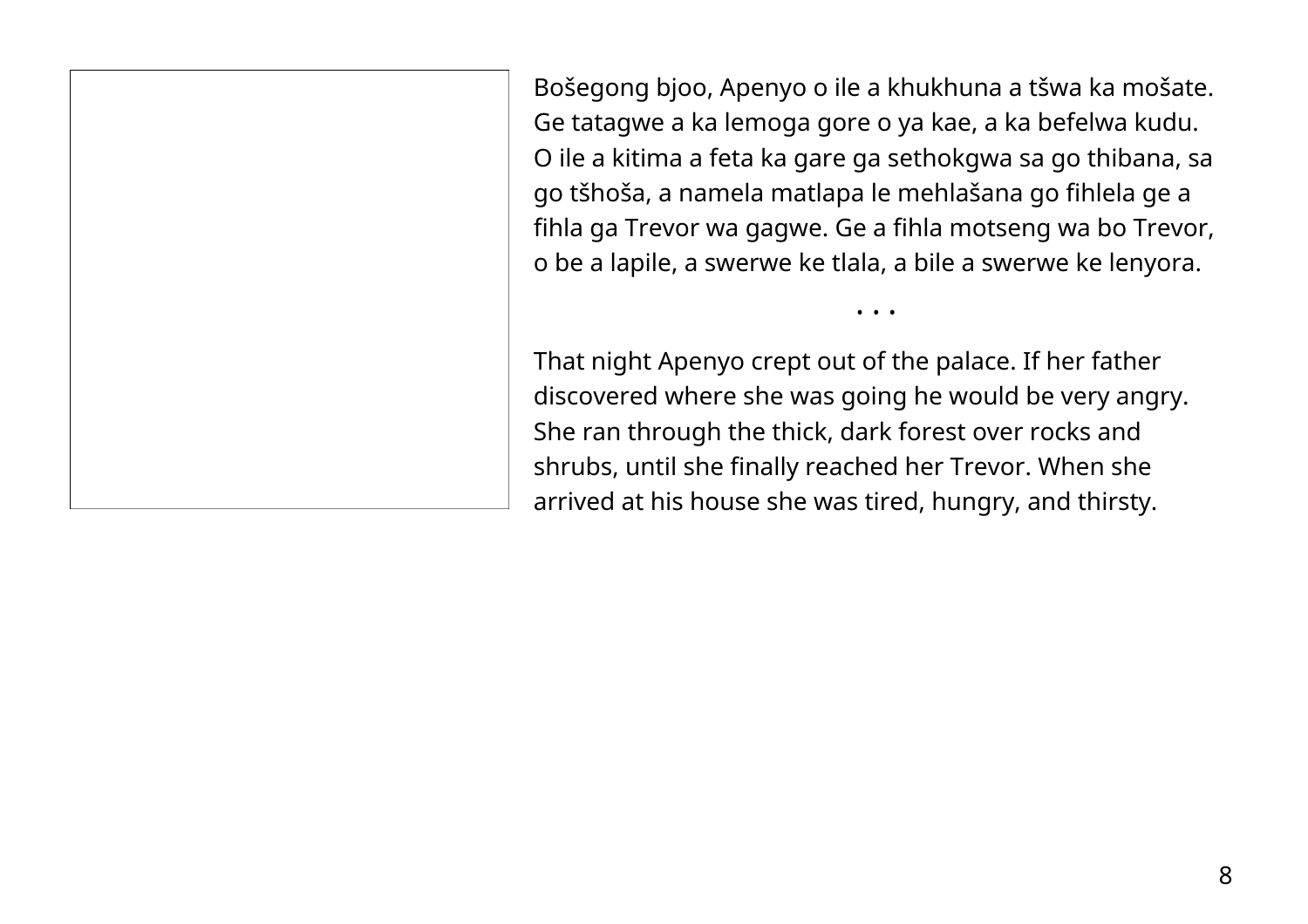"Lerato la ka, ke ka lebaka la eng o tšwelela ka lebelo leeto le le kaaka o le noši mo bošegong bjo?" Trevor a botšiša. O ile a mo tlela meetse a go nwa a ba a mo fa nako ya go khutša. Trevor o be a sa iketle ge a be a sa emetše Apenyo gore a hlaloše.

"My love, why have you run all this long distance alone and at such a time of night?" asked Trevor. He fetched drinking water for her and allowed her to rest. Trevor could not settle down while he waited for Apenyo to talk.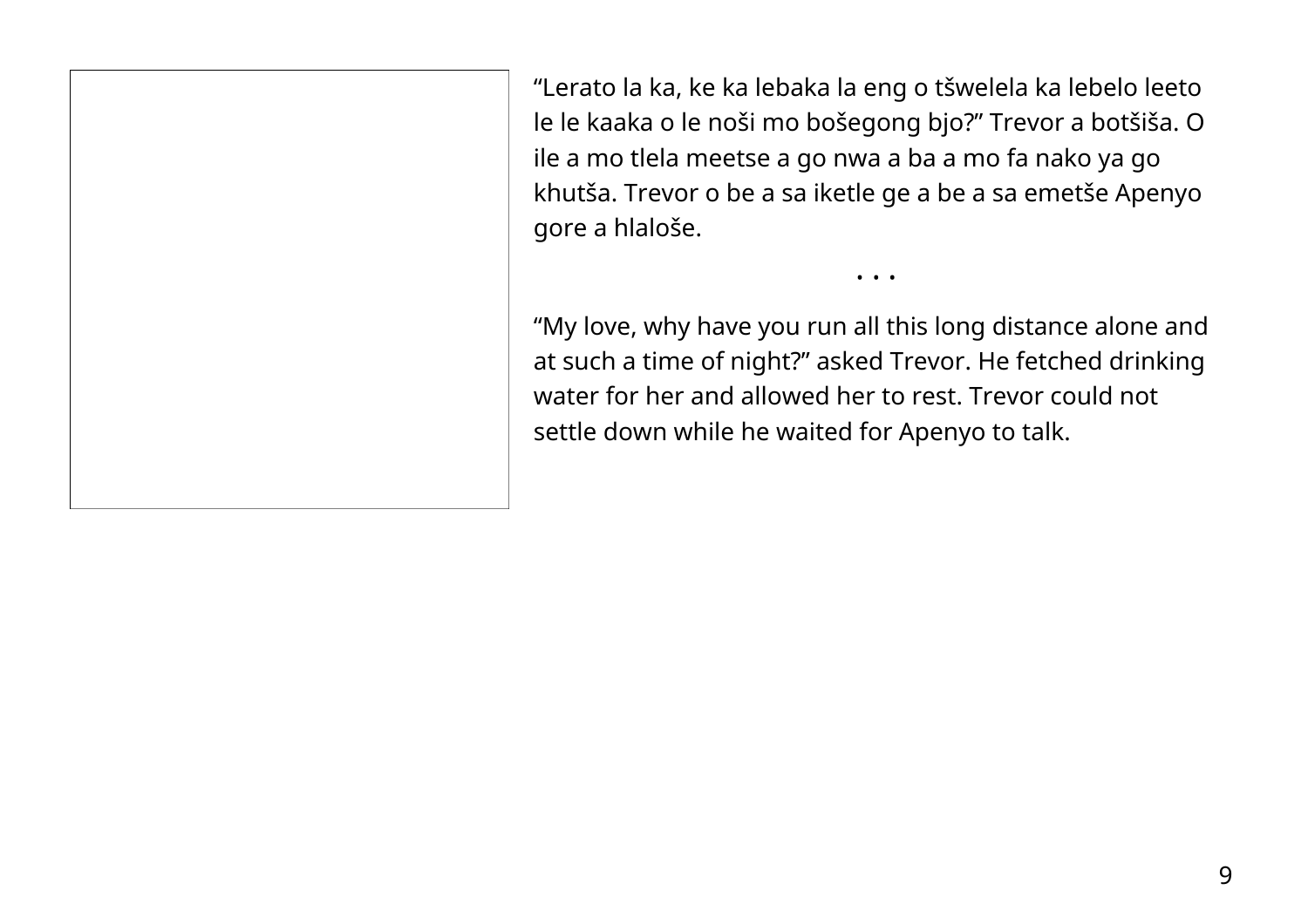"Kgošigatšana yaka, molato ke eng?" Trevor a botšiša. Apenyo o ile a tšea moya ka boima, a bolela ka manyami a re, "Tate o nyaka go nnyadiša le kgošikgolo Aludah. Efela nna nka se nyale monna yola wa go tšhoša. Trevor, ke nyaka go nyala wena le ge o le modiidi. Ke ikemišeditše go sotlega. Ke a go rata."

"My dear princess, what is the problem?" asked Trevor. Apenyo breathed heavily and said sadly, "My father wants to marry me off to chief Aludah the Great. But I can't marry that horrible man. Trevor, I want to marry you even if you are poor. I am ready to suffer. I love you."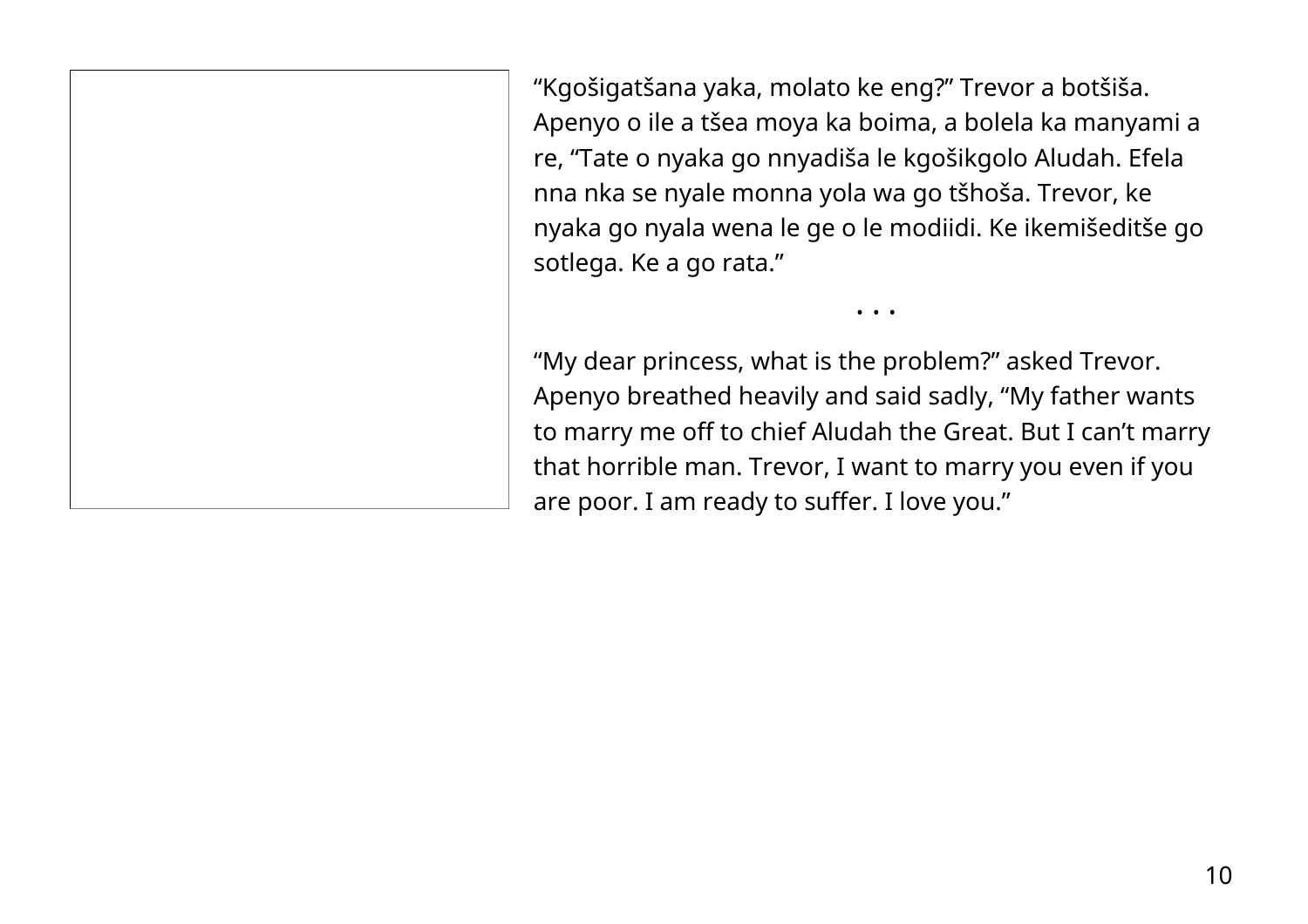"Efela nna ga ke na tefo ya go lefela magadi a gago kgošigatšana, bjale ka ge o tseba gore ke mošemane wa modiidi," goa lla Trevor. Apenyo a fetola, "Ke a tseba efela ke wena fela yoo nka nyalwago ke yena." O ile a nagana sebakanyana gommea re, "A re sepele re ye go Kategga, monna wa go ba le sekepe re mo kgopele gore a re iše ka mošola wa noka. Ka tsela yeo re ka kgona go tšhaba, le tate a ka se tsoge a re hweditše."

"But princess, I have nothing to pay as your bride price, you know I'm a poor boy." cried Trevor. Apenyo replied, "I know, but it's only you I can get married to." She thought for a while and said, "Let's go to Kategga the boat man to sail us to the other side of the river. That way we can escape and my father will never find us."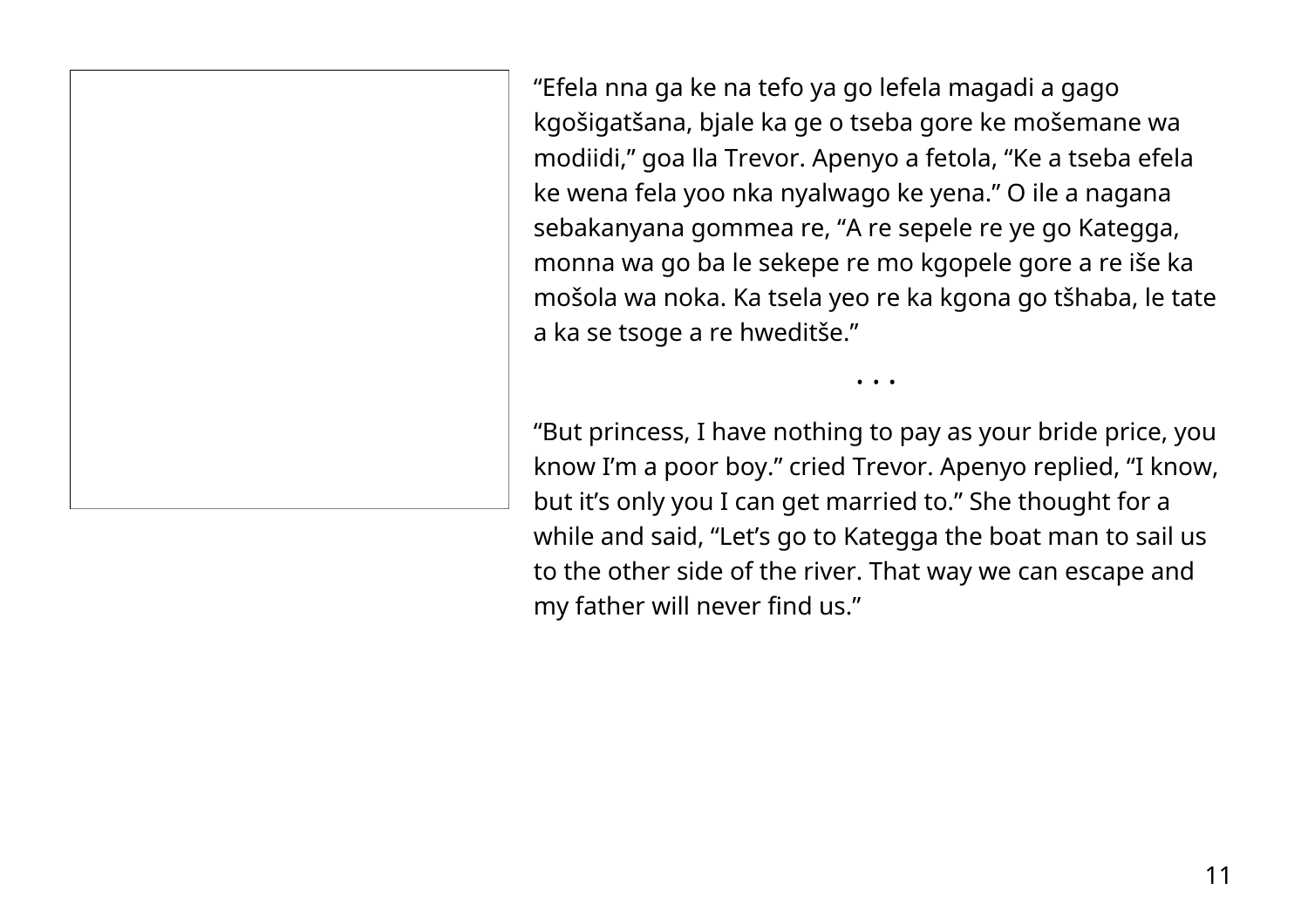Morago kua mošate, kgoši Kayanja o be a šetše a lemogile gore kgošigatšana Apenyo o timeletše. O ile a laela balata gagwe go mo nyaka metsaneng ka moka. Bašireletši ba kgoši, mašole le batho ka moka ba ile ba nyaka efela ba palelwa ke go hwetša kgošigatšana Apenyo. Ba ile ba boela morago go kgoši ba mmotša gore Apenyo ga a bonagale. "Sepelang kua sethokgweng le yo mo nyaka gona," Kgoši Kayanja a ba laela bjalo. O be a tenegile kudu.

Back at the palace, king Kayanja had discovered Princess Apenyo's disappearance and ordered his subjects to search for her everywhere in the village. The king's guards, soldiers, and everyone else searched, but they couldn't find Princess Apenyo. They went back to the King and told him Apenyo was nowhere to be seen. "Then go to the bush and search," King Kayanja ordered. He was very annoyed.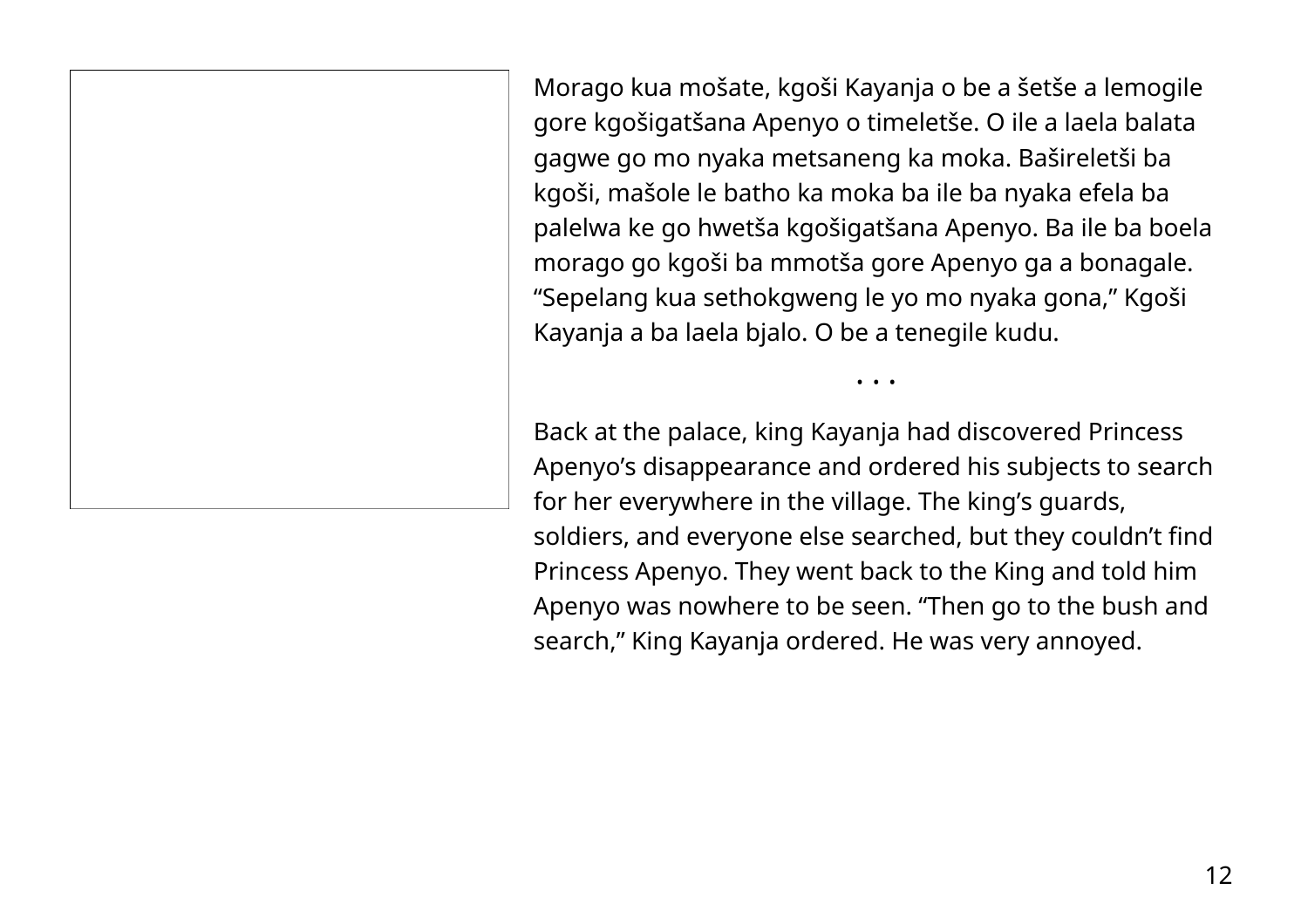Ge kgošigatšana Apenyo le Trevor ba kitimela kua lebopong, maru a maso a thoma go kgobokana godimo. Ledimo le maatla le be le le tseleng.

• • •

As Princess Apenyo and Trevor hurried to the riverbank, dark clouds began gathering in the sky. A heavy storm was coming.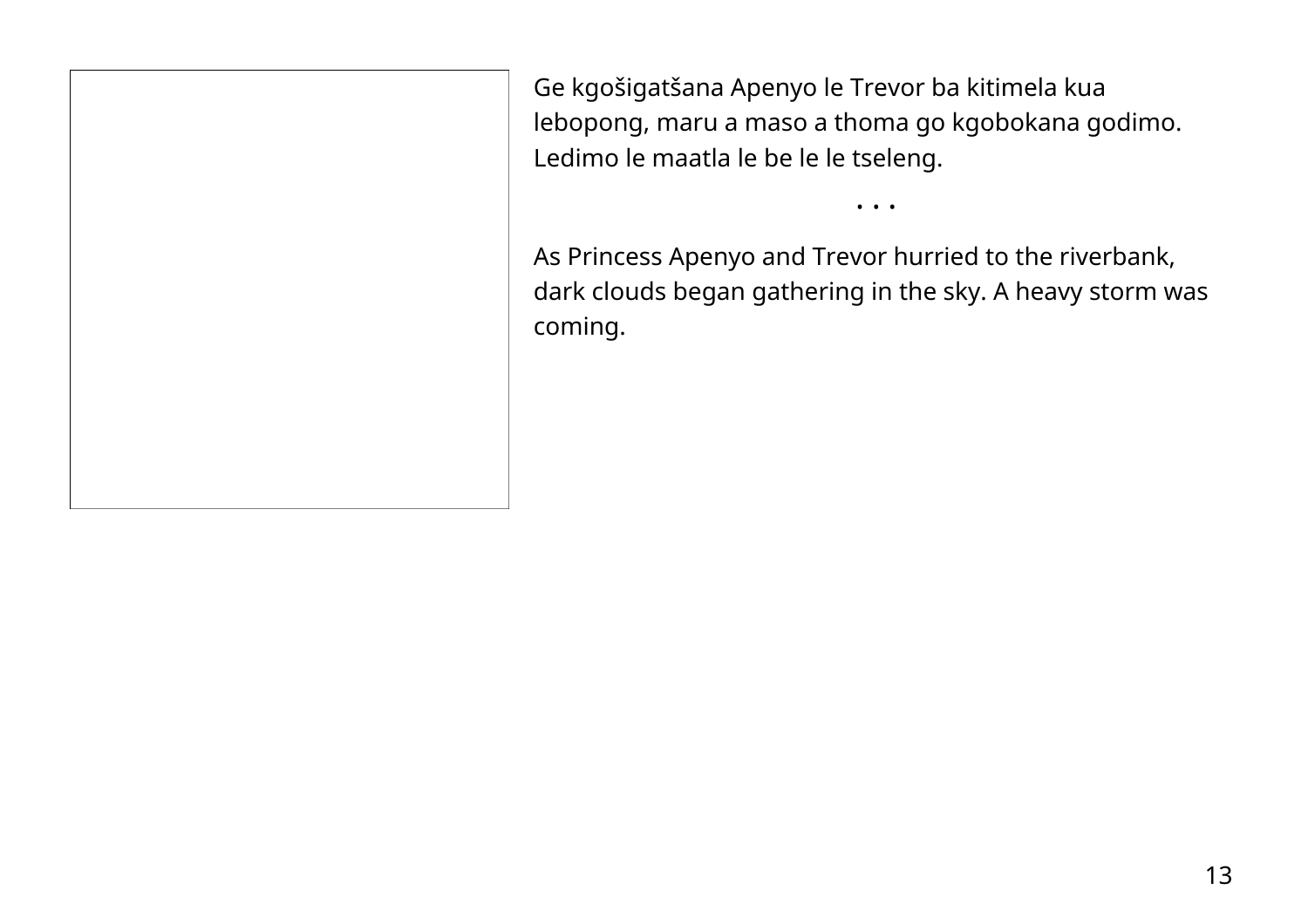Kategga, monna wa sekepe o be a le gare a bofelela sekepe sa gagwe ge baratani bao ba fihla go yena. Trevor o ile a kgopela Kategga gore a ba sesiše go ya ka thoko yela ya noka. Kategga o ile a ganana le kgopelo yeo, a hlaloša gore ledimo le maatla le be le etla, ka fao go tla ba kotse kudu go sesa.

Kategga the boatman was mooring his boat when the young couple approached him. Trevor asked Kategga to row them across the river. Kategga refused to accept, explaining that a heavy storm was fast approaching, and it would be too dangerous.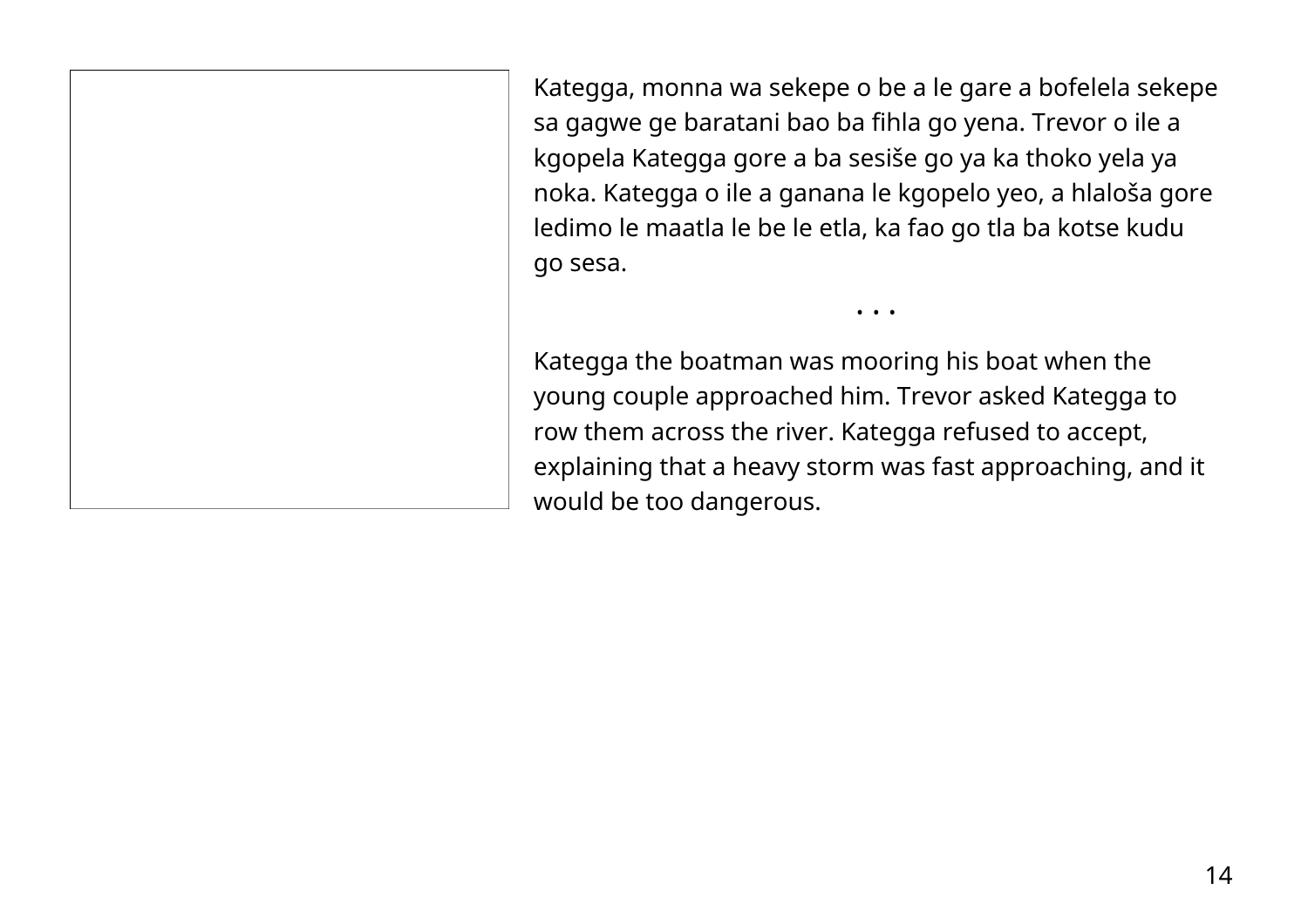Trevor o ile a gapeletša le go hlaloša lebaka leo le ba gapeletšago gore ba tshele noka. O ile a tsentšha seatla sa gagwe ka potleng gomme a ntšha legapi a le fa Kategga. Ge Kateggaa e kwa ditaba tša bona le go bona legapi leo le le botse, o ile a ba kwela bohloko. Ka gona, a dumela go ba tshediša noka le ge legodimo le befile.

• • •

Trevor insisted and explained to Kategga why they must cross. He then put his hand deep in his pocket and took out a cowrie shell to give to Kategga. When Kategga heard their story and saw the beautiful shell, he felt sorry for them. He agreed to row them across the river in spite of the weather.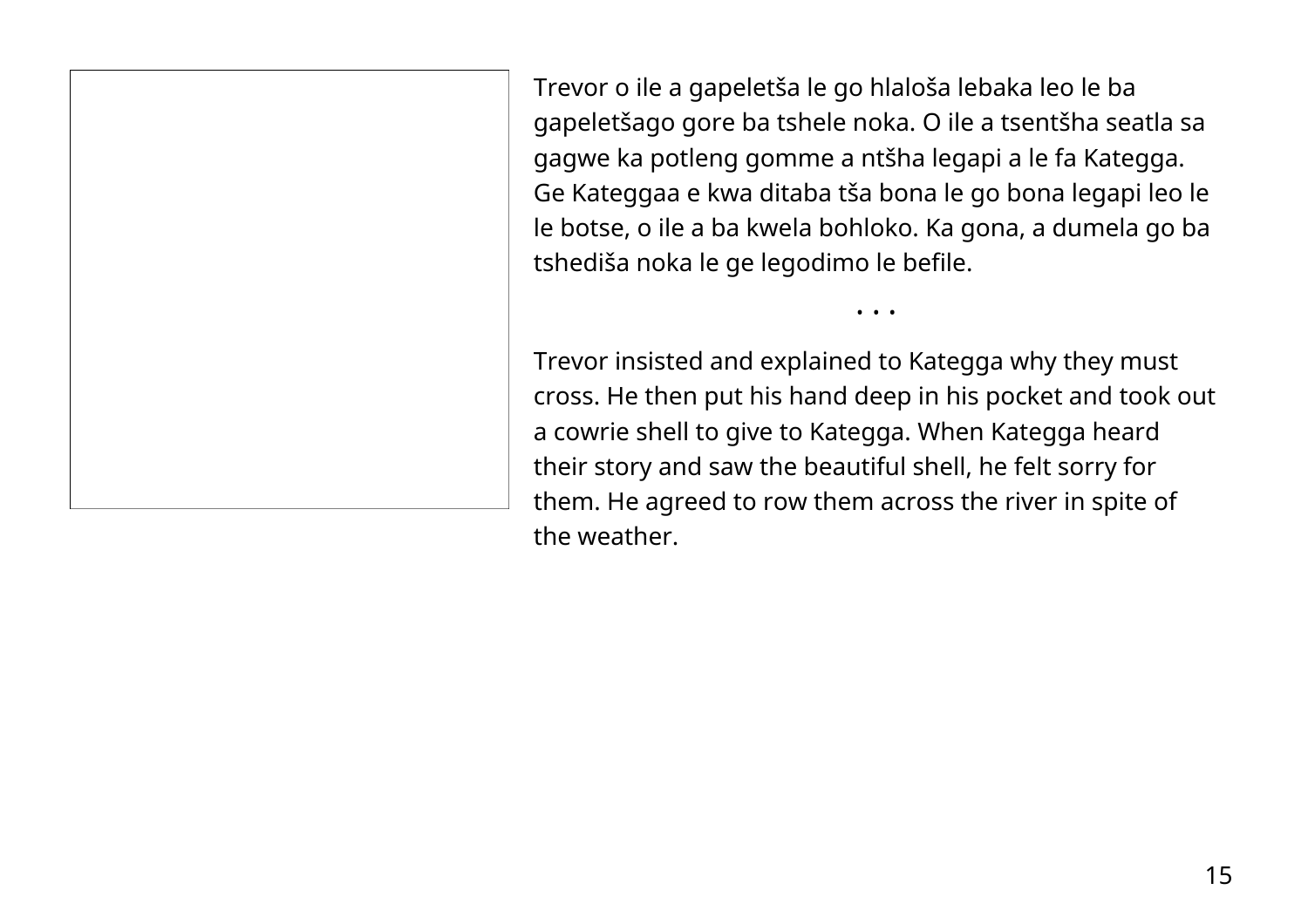Kategga o ile a gogela sekepe kgauswi le lebopo gomme a ba botša gore ba namele. O ilea tšea disepetša-sekepe ba thoma leeto. Ge kgoši Kayanja le kgoši Aludah ba fihla lebopong, ba ile ba bona batho ba bararo bao ka gare ga sekepe. Ba ile ba lemoga gore baratani bale ba tšhabile. Ledimo le maatla le ile la hlasela sekepe gomme Kategga a palelwa ke go se laola. Kgoši Kayanja a goelela, "Apenyo, boa morago hle! Ke go lebaletše ebile nka se go otle, wena goba Trevor."

Kategga pulled the boat near the bank and told them to get in. He then picked his oars and began rowing. When king Kayanja and chief Aludah reached the bank, they saw the three people in the boat. They realised that the young lovers had escaped.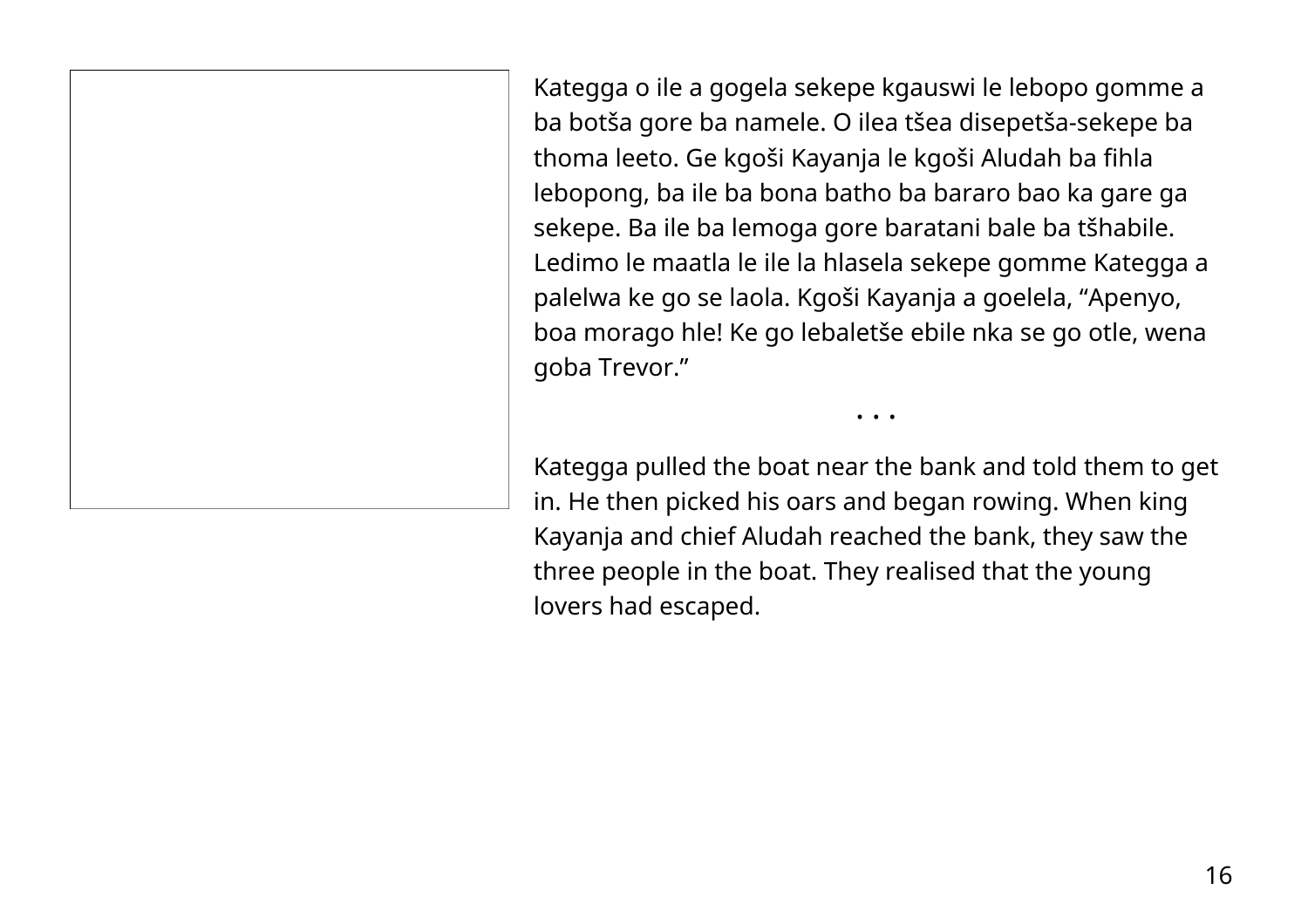Efela go be go šetše go senyegile. Sekepe se ile sa menoga gomme sa lahlela batho bale ba bararo ka meetseng ao a maatla. Boraro bja bona ba ile ba nwelela. Morago ga letšatši leo, yo mongwe le yo mongwe yoo a dulago mmušong wa kgoši Kayanja, o be a dumeletšwe go nyala yoo a mo nyakago go sa kgathalege gore ke mohumi goba ke modidi.

• • •

Heavy winds rocked the boat and Kategga could no longer control it. King Kayanja shouted: "Apenyo, please come back! I have forgiven you and will never punish you or Trevor." But it was too late. The boat tipped over and the three people were thrown into the wild water. They all drowned. After that day, everyone in king Kayanja's kingdom could marry anyone they wanted, rich or poor.